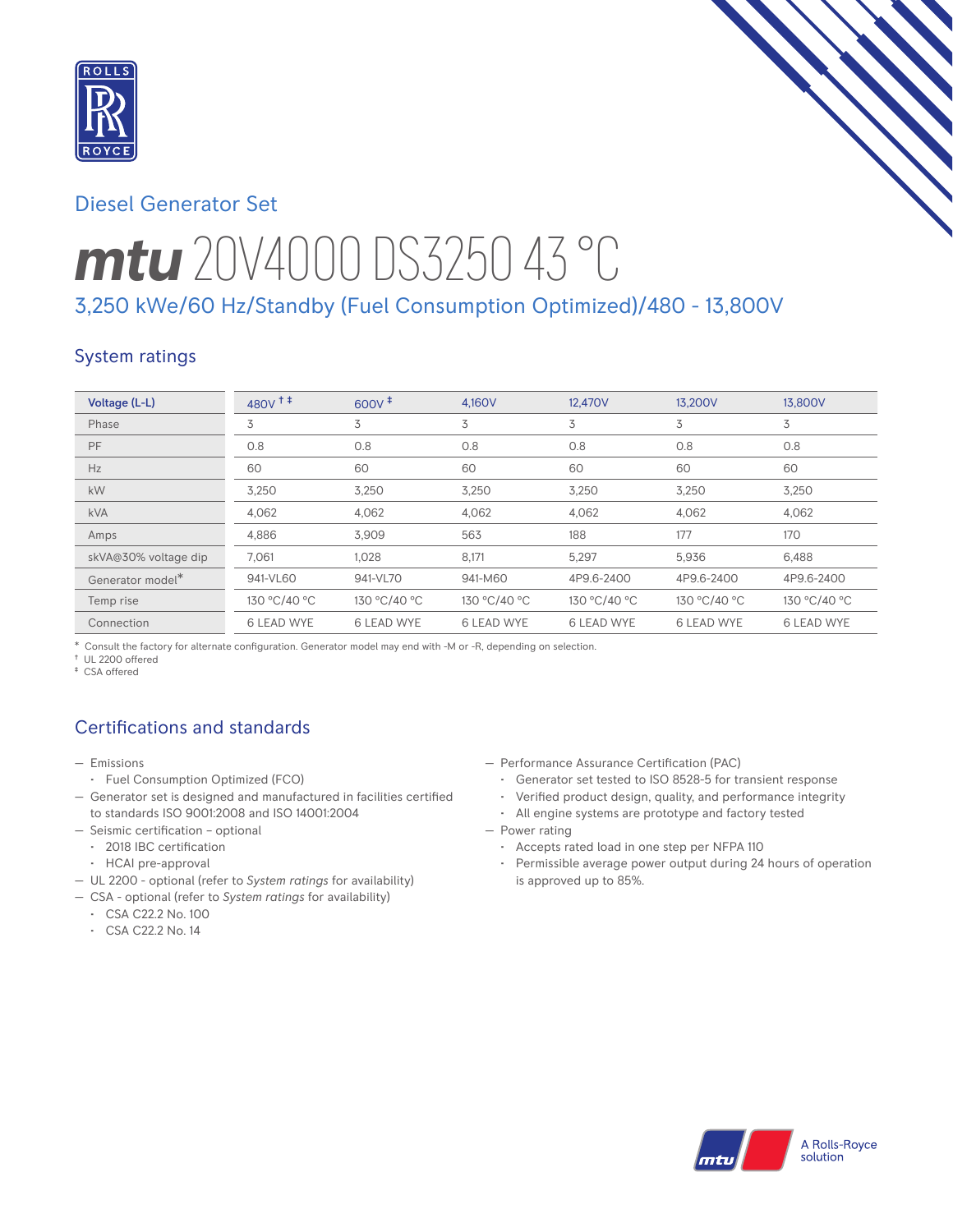## Standard features \*

- Single source supplier
- Global product support
- Two (2) Year/3,000 Hour Basic Limited Warranty
- 20V4000 diesel engine
	- 95.4 liter displacement
	- Common rail fuel injection
- 4-cycle
- Complete range of accessories
- Cooling system
	- Integral set-mounted
	- Engine-driven fan

# Standard equipment \*

#### Engine

- Air cleaners
- Oil pump
- Oil drain extension and shut-off valve
- Full flow oil filter
- Closed crankcase ventilation
- Jacket water pump
- Inter cooler water pump
- Thermostats
- Blower fan and fan drive
- Radiator unit mounted
- Electric starting motor 24V
- Governor electronic isochronous
- Base structural steel
- SAE flywheel and bell housing
- Charging alternator 24V
- Battery box and cables
- Bulkhead fuel connectors
- Flexible exhaust connection
- Fuel consumption optimized

## **Generator**

- NEMA MG1, IEEE, and ANSI standards compliance for temperature rise and motor starting
- Sustained short circuit current of up to 300% of the rated current for up to 10 seconds
- Self-ventilated and drip-proof
- Superior voltage waveform
- Digital, solid state, volts-per-hertz regulator
- Brushless alternator with brushless pilot exciter
- 4 pole, rotating field
- 130 °C maximum standby temperature rise
- 2-bearing, sealed
- Flexible coupling
- Full amortisseur windings
- 125% rotor balancing
- 3-phase voltage sensing
- $\pm$  0.25% voltage regulation no load to full load
- 5% maximum total harmonic distortion
- Generator
	- Brushless, rotating field generator
	- 2/3 pitch windings
	- Permanent Magnet Generator (PMG) supply to regulator
- 300% short circuit capability
- Digital control panel(s)
	- UL recognized, CSA certified, NFPA 110
	- Complete system metering
	- LCD display

### Digital control panel(s)

- Digital metering
- Engine parameters
- Generator protection functions
- Engine protection
- CANBus ECU communications
- Windows®-based software
- Multilingual capability
- Communications to remote annunciator
- Programmable input and output contacts
- UL recognized, CSA certified, CE approved
- Event recording
- IP 54 front panel rating with integrated gasket
- NFPA 110 compatible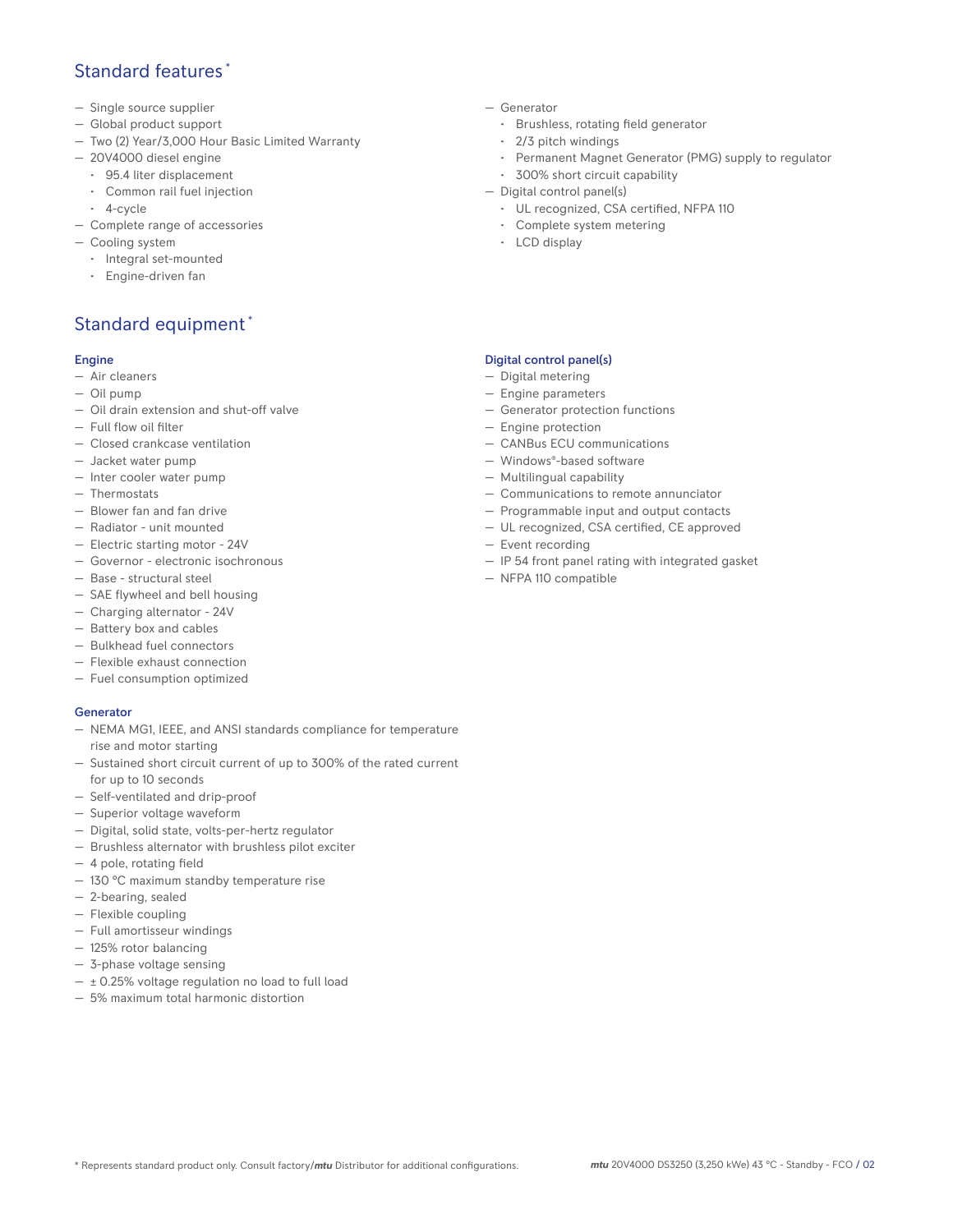# Application data

### Engine

| Manufacturer                         | mtu                           |
|--------------------------------------|-------------------------------|
| Model                                | 20V4000G94S                   |
| Type                                 | 4-cycle                       |
| Arrangement                          | $20-V$                        |
| Displacement: $L$ (in <sup>3</sup> ) | 95.4 (5,822)                  |
| Bore: cm (in)                        | 17 (6.69)                     |
| Stroke: cm (in)                      | 21(8.27)                      |
| Compression ratio                    | 16.4:1                        |
| Rated rpm                            | 1.800                         |
| Engine governor                      | electronic isochronous (ADEC) |
| Maximum power: kWm (bhp)             | 3,490 (4,680)                 |
| Steady state frequency band          | ± 0.25%                       |
| Air cleaner                          | dry                           |
|                                      |                               |

## Liquid capacity

| Total oil system: L (gal)             | 390 (103)  |
|---------------------------------------|------------|
| Engine jacket water capacity: L (gal) | 205 (54.2) |
| After cooler water capacity: L (gal)  | 50 (13.2)  |
| System coolant capacity: L (gal)      | 860 (227)  |
|                                       |            |

### Electrical

| 24    |
|-------|
| 4.200 |
| 8D    |
|       |
|       |

### Fuel system

| Fuel supply connection size          | $-16$ JIC 37 $\degree$ female |
|--------------------------------------|-------------------------------|
|                                      | 1" NPT adapter provided       |
| Fuel return connection size          | $-16$ JIC 37 $\degree$ female |
|                                      | 1" NPT adapter provided       |
| Maximum fuel lift - cranking: m (ft) | $1(3.3)*$                     |
| Maximum fuel lift - running: m (ft)  | 3.1(10)                       |
| Recommended fuel                     | diesel #2                     |
| Total fuel flow: L/hr (gal/hr)       | 1,620 (428)                   |

\* Fuel lift pump for cranking increases lift to: m (ft) 3.1 (10)

#### Fuel consumption

| At 100% of power rating: L/hr (gal/hr)                               | 845 (223)       |
|----------------------------------------------------------------------|-----------------|
| At 75% of power rating: L/hr (gal/hr)                                | 597 (158)       |
| At 50% of power rating: L/hr (gal/hr)                                | 410 (108)       |
|                                                                      |                 |
| Cooling - radiator system                                            |                 |
| Ambient capacity of radiator: °C (°F)                                | 43 (108)        |
| Maximum restriction of cooling air: intake                           |                 |
| and discharge side of radiator: kPa (in. H <sub>2</sub> O)           | 0.12(0.5)       |
| Water pump capacity: L/min (gpm)                                     | 1,567(414)      |
| After cooler pump capacity: L/min (gpm)                              | 567 (150)       |
| Heat rejection to coolant: kW (BTUM)                                 | 1,260 (71,655)  |
| Heat rejection to after cooler: kW (BTUM)                            | 940 (53,457)    |
| Heat radiated to ambient: kW (BTUM)                                  | 237 (13,472)    |
| Fan power: kW (hp)                                                   | 60.6 (81.3)     |
|                                                                      |                 |
| Air requirements                                                     |                 |
| Aspirating: *m <sup>3</sup> /min (SCFM)                              | 264 (9,323)     |
| Air flow required for radiator                                       |                 |
| cooled unit: *m <sup>3</sup> /min (SCFM)                             | 3,082 (108,843) |
| Remote cooled applications; air flow required for                    |                 |
| dissipation of radiated generator set heat for a                     |                 |
| maximum of 25 °F rise: *m <sup>3</sup> /min (SCFM)                   | 866 (30,384)    |
|                                                                      |                 |
| * Air density = $1.184 \text{ kg/m}^3$ (0.0739 lbm/ft <sup>3</sup> ) |                 |
|                                                                      |                 |
| <b>Exhaust system</b>                                                |                 |
| Gas temperature (stack): °C (°F)                                     | 510 (950)       |
| Gas volume at stack temperature: m <sup>3</sup> /min (CFM)           | 726 (25,638)    |

| Gas volume at stack temperature: m <sup>3</sup> /min (CFM)  | 726 (25,638) |
|-------------------------------------------------------------|--------------|
| Maximum allowable back pressure at                          |              |
| outlet of engine, before piping: kPa (in. H <sub>2</sub> O) | 8.5(34.1)    |